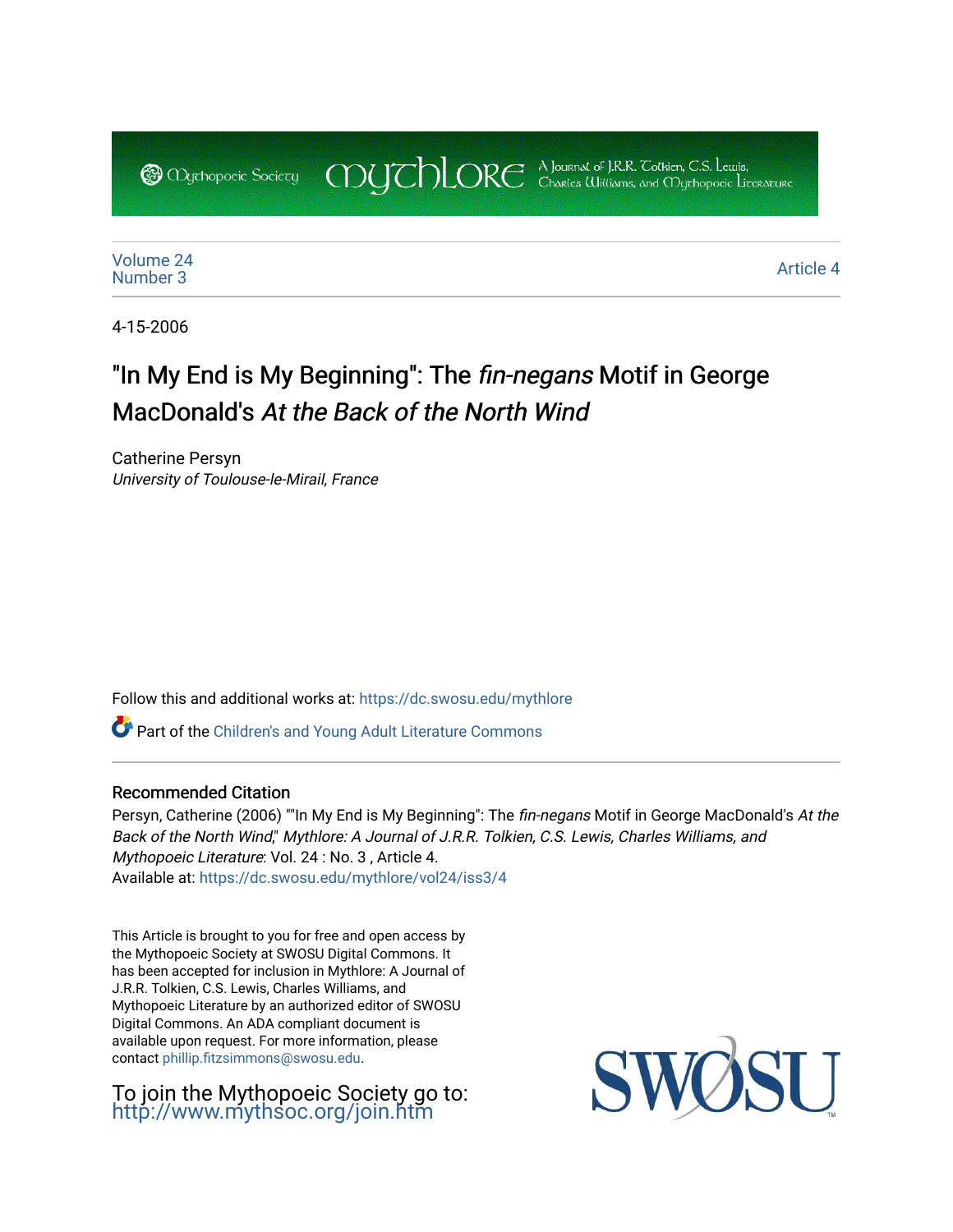## Mythcon 52: The Mythic, the Fantastic, and the Alien

Albuquerque, New Mexico; July 29 - August 1, 2022 <http://www.mythsoc.org/mythcon/mythcon-52.htm>



### Abstract

On MacDonald's conception of death as an integral part of the life cycle.

### Additional Keywords

Death in literature; MacDonald, George. At the Back of the North Wind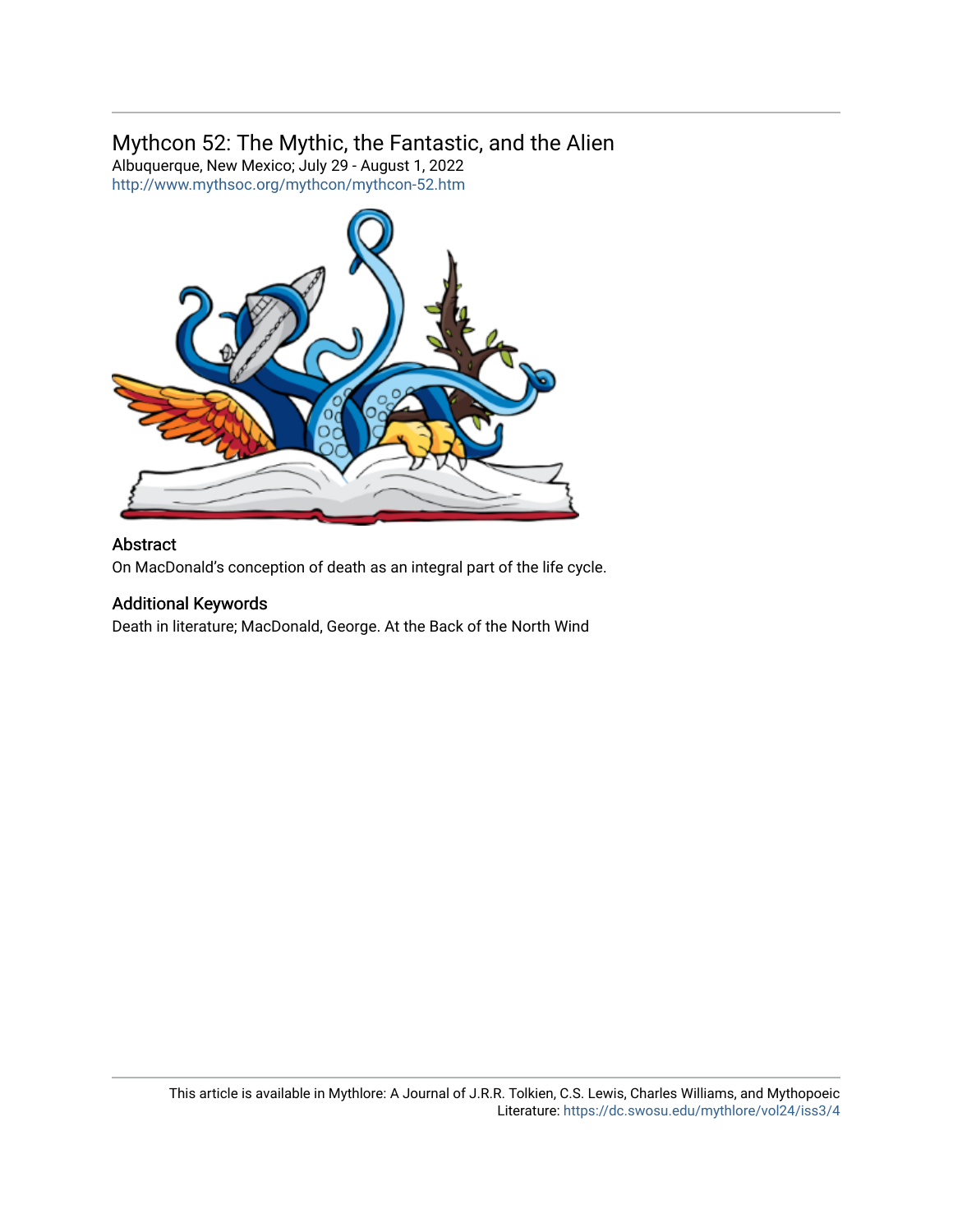### "In My End is My Beginning": The *fin-negans* Motif in **George MacDonald's At the Back of the North Wind**

### **Catherine Persyn**

**As** *waters haste unto their sea, And earth unto its earth, So let my heart return to thee, From whom it had its birth.*

*The Vicar's Daughter*

*I died a mineral and became a plant. I died a plant and rose an animal. I died an animal and I was man. Why should I fear? When was I less by dying? Yet once more I shall die as man, to soar With the blessed angels; but even from angelhood I must pass on. All except God perishes. When I have sacrificed my angel soul, I shall become that which no mind ever conceived. O, let me not exist! for Non-Existence proclaims, 'To Him we shall return***.'**

*Jalal-uddin Rumi*

The friendliness of death is something of a leitmotif in MacDonald's work: "friendly, lovely death [is] the midwife of heaven" *(Paul Faber* 180) or "only more life" *(Golden Key* 32), and in our end is our beginning since "we shall be carried up to God himself" *(Annals* 410). Understandably, the comfort book *At the Back of the North Wind* is informed with the same confident faith: as North Wind tells Diamond, "it will be all right in the end. [We] will get home somehow" (43). However willing one may be to take MacDonald's word for it, it is even more thrilling to realize that this *fin-negans* motif is also secretly present beneath the surface, and actually built into the very structure of the book.

The first step towards an understanding of that structure is the discovery of North Wind's lunar identity.1 With it, a number of references become visible, most importantly Apuleius's *Transformations*, where the lunar goddess Isis plays a major role, and the Greek death myths evoking the post-mortem journey of the soul in which the Moon also plays a crucial part.<sup>2</sup> At the Back of the North Wind is all at once a modern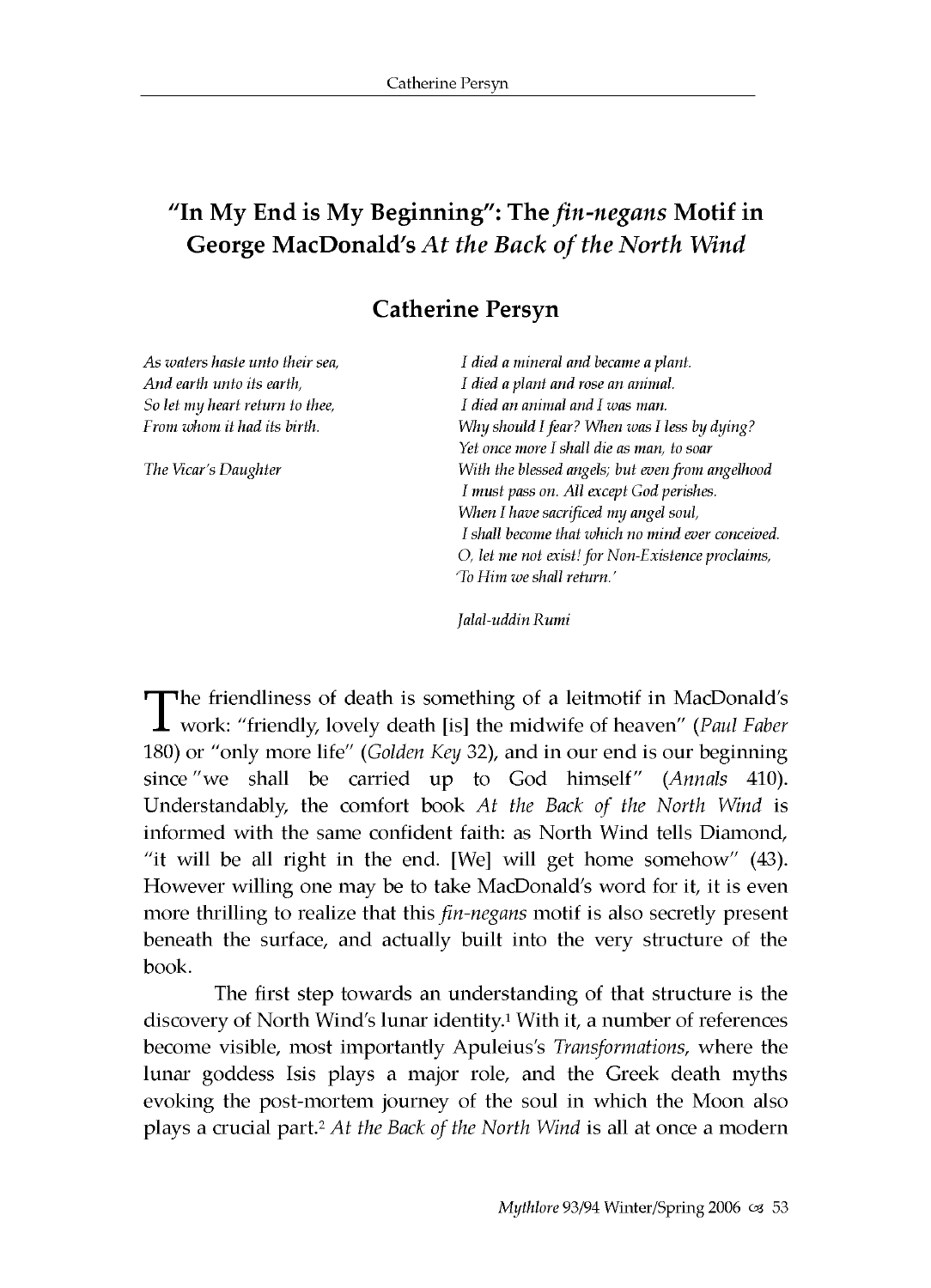*Metamorphoseon Liber* relating the initiation of a Lucius-Diamond under the ægis of an Isis-North Wind, and a modern death myth. There is no contradiction there since the initiation process simply anticipates the final destiny of the soul. The near-homonymy of the Greek verbs τελευταν/τελεισθαι (to die/to be initiated) was perceived by the Ancients as evidence of the identity of the two experiences (Plutarch, *De facie* 943b).

For MacDonald as for the Ancients the final destiny of the soul is "to close the everlasting life-circle" (*Sermons* 3:21), to join the central fire of which it is a spark. The symbol for this central fire being the Sun, the Moon as intermediary between the Earth and the Sun is the necessary stage on the soul's journey, whether it is 'falling into generation' (our birth), or 'returning to the homeland' (our death).<sup>3</sup>

This journey Home or Transformation being also the goal of the Great Work $4$  -to whose three stages (Nigredo, Albedo, and Rubedo) the anonymous first horse, old Diamond, and Ruby, are a transparent allusion—the book also proves to be an alchemical cryptogram. This is hardly surprising when the paramount importance of the Moon in alchemy is remembered, and when all of the above (alchemical quest, Greek myths, transformation stories) are understood for what they probably are: various languages expressing a unique spiritual reality, various retellings of a unique and eternal story. As such, they are in no way incompatible with MacDonald's Christian belief, and they provide the author in him with picturesque metaphors, or translations, as it were, of his own beloved text. For some readers, this characteristic "blend of pagan and Christian mysteries" (Willard 68) is part of MacDonald's appeal.

In MacDonald's outlook—the outlook of "an outspoken rebel" against Calvinist theory (Robb 16)—all souls without exception are destined to that glorious solar future. All the protagonists are accordingly traveling toward that *On-fire*, that *Em-pyrean* of Dante's *Divine Comedy*—yet another version of the same text. While some are swift, others are loitering and sluggard. The Nanny who prefers Jim to Diamond and stumbles on the way is representative of (an as yet) unregenerate humanity—like the Papageno and Papagena of Mozart's initiatic *Magic Flute*. As hero of the book, Diamond is the one who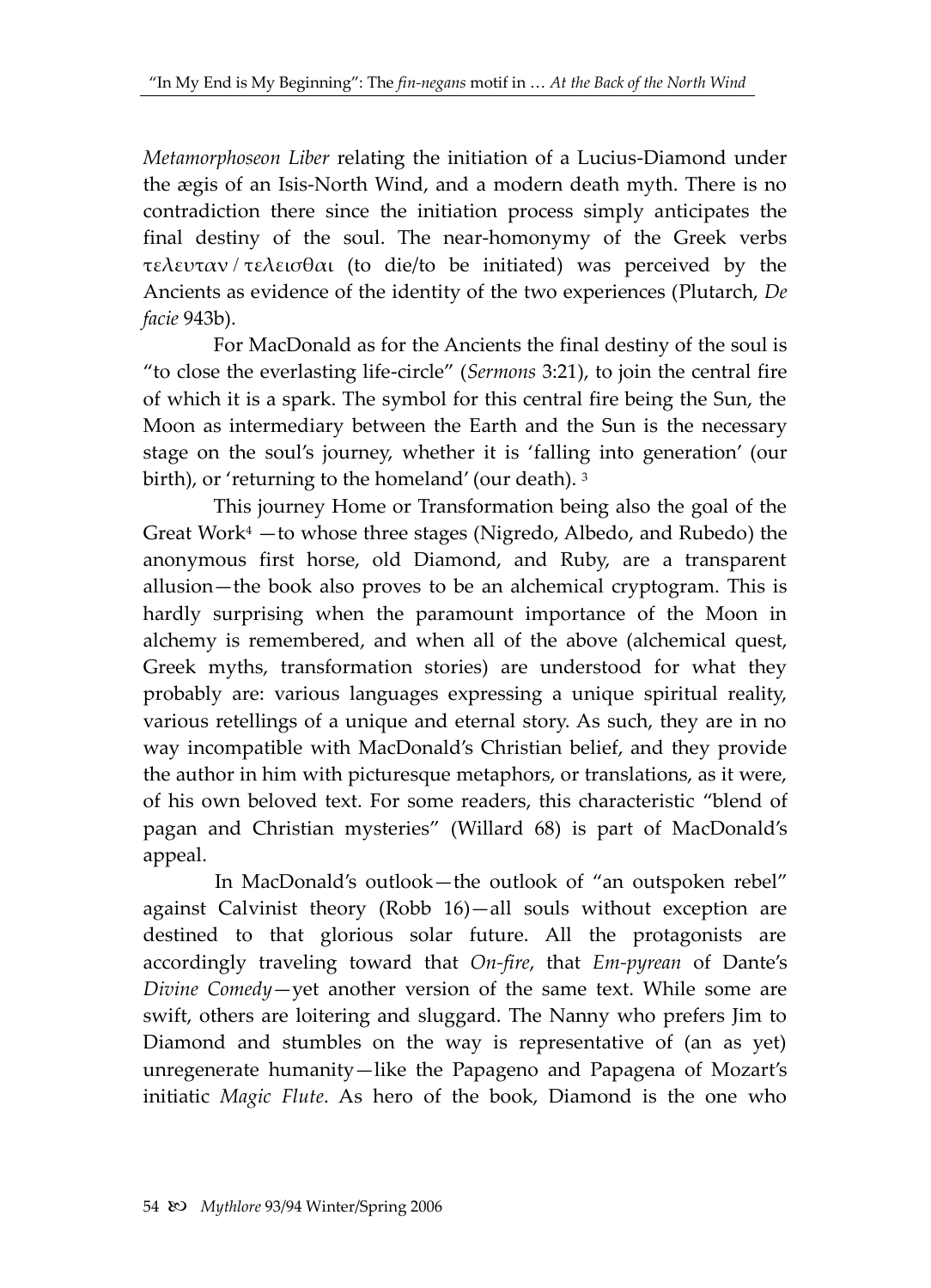successfully overcomes the obstacles of the initiatory route and reaches his destination.

This grid illuminates MacDonald's esoteric book, and especially the so-called "subtexts" (Pennington 63) which then appear in their true light: in the close marriage-relation they entertain with the text. One should not be led astray by the "seeming randomness" (Knoepflmacher 233) of the story: those nonsensical or enigmatic subtexts—better called supertexts once their full significance is grasped—are anything but "padding" (Robb 126). Some of them constitute direct—if covert references to that traveling back of the soul to an eternal East: The East Window (ch. 8), Diamond's Dream (ch. 25), Little Daylight (ch. 28), Nanny's Dream (ch. 30), Diamond and Ruby (ch. 32). This framework is not immediately visible partly because of the confusing richness of MacDonald's imagery. However, a reading directed at the inside, rather than the outside of symbols, enables one to perceive the identical purport under the variegated garb: in the text as in the texts it is always that journey of the soul with its different stages which is evoked. Diamond's education is an interesting example.

Diamond learns to read in "North Wind's book," the book found on the beach at Sandwich. To that Hyperborean book belong three supertexts—the song of the river, Little Boy Blue, and The Early Bird. A close scrutiny of the information given, added to a minimum of deductive reasoning, makes it possible to give the order in which those three texts appear in North Wind's book. Diamond wishing to find the rhymes his mother read to him on the beach tackles the book, but this premature endeavor is bound to fail: "so he wisely gave up the search till he could really read. Then he resolved to begin at the beginning" (192). Starting from the premises: a/ Diamond "begin[s] at the beginning"; b/ he has not yet found the song of the river and has "almost reached the end" when he "c[omes] upon" Little Boy Blue, the logical conclusion is that the song of the river can only be the last poem in the book, Little Boy Blue the last but one, and The Early Bird can only precede both. Hence the following order, which is the very reverse of that in which they appear in 'MacDonald's book':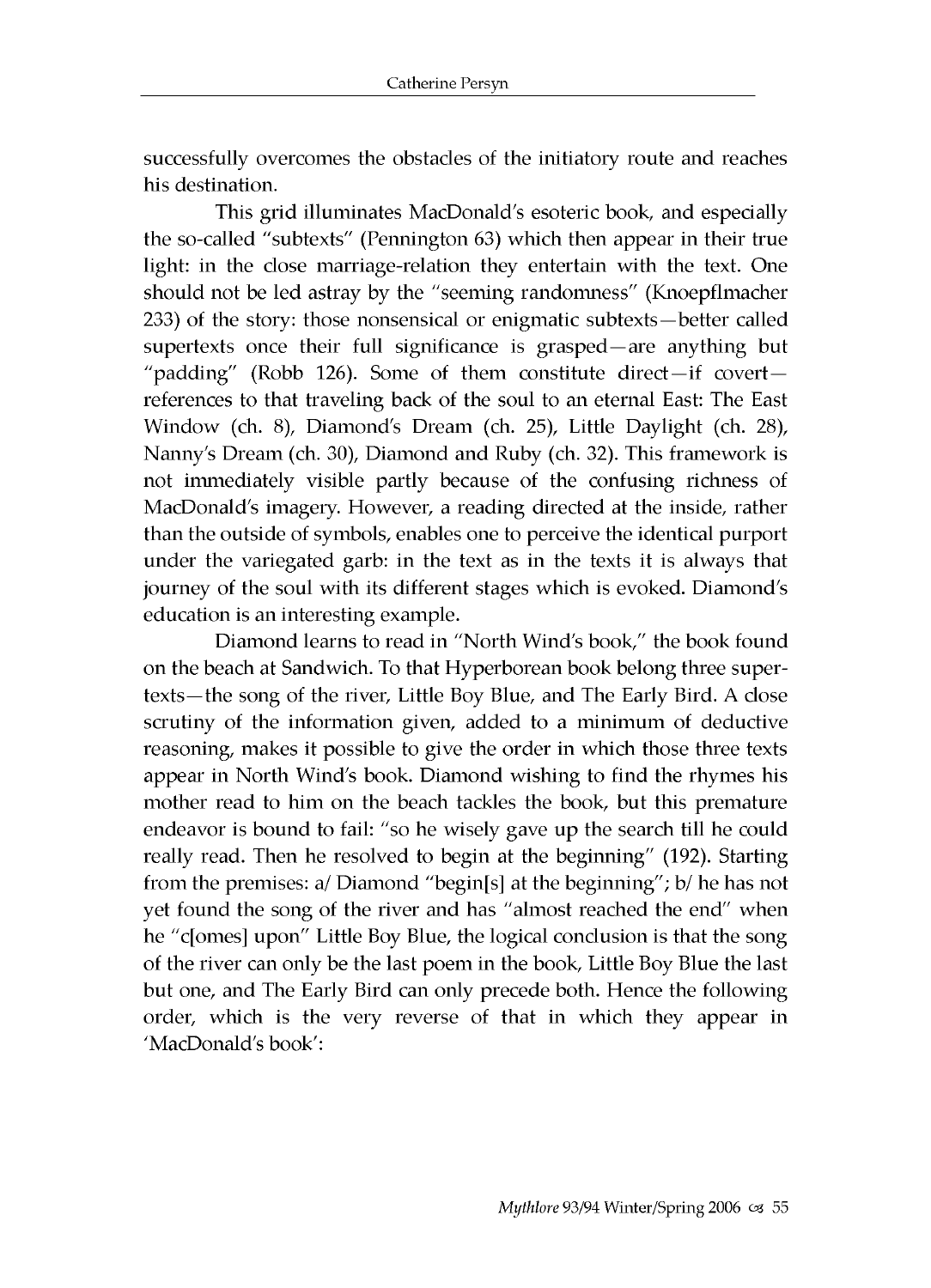| 'MacDonald's book'               | North Wind's book        |
|----------------------------------|--------------------------|
| 1/ The song of the river, ch. 13 | 1/ The Early Bird        |
| 2/ Little Boy Blue, ch. 20       | 2/ Little Boy Blue       |
| 3/ The Early Bird, ch. 23        | 3/ The song of the river |

This inverted symmetry, very much like the waxing and waning of the moon (or the self-devouring snake which, to all intents and purposes, is its symbolical equivalent) reflects the soul's destiny, its fall into incarnation, and its traveling back: Diamond's exile into the flesh, and his recovery of the original timeless bliss represented by the song of the river. For all its apparent nonsense, this uninterrupted flow—those puzzling two-hundred and two lines with no remnant of that punctuation which can be considered as a symbol of our inscription in Time—contains "secret knowledge" (McGillis 147). It is the expression of "the holy carelessness of the eternal *now" (Sir Gibbie* 7), the expression of Eternity which in hermetic philosophy is to Time what Gold is to Lead.

The waxing moon is an image of the Fall, of an exile that cannot be dispensed with since "of no onehood comes unity; there can be no oneness where there is only one. For the very beginnings of unity there must be two" *(Sermons* 3:18). Joseph's family's move to the dreary Mews, the Colemans's comedown to a little poky house in Hoxton, Nanny's wretched surroundings, the island where Mr. Evans is marooned, the forest in which Boy Blue loses his way, the Prince's enforced flight from his kingdom and the Princess's curse are as many symbols of that necessary *omnia ab uno*, that systole of God's heart which sends us to this "outlying station in the wilderness" (*Wilf. Cumb.* 401) here below.

The waning moon is the return to the grand family mansion, the diastole of God's great heart that restores us to our natural blessed condition (and not us only but, sooner or later, the whole Creation, as suggested by Diamond's question to Mr. Raymond about old Diamond) ; it is the *omnia ad unum*, of which the turn-about of a prodigal Boy Blue, the reconciliation of the fiances, the several marriages, and of course Diamond's family's move to an idyllic countryside are the corresponding symbols (to quote but a few).

Like Diamond's apprenticeship, like the musical instruments associated with various texts,<sup>5</sup> Diamond's progression in the nave of the cathedral and his voyage to the Hyperborean country are to be understood as a gradual approach of a Holy of Holies, i.e. in the light of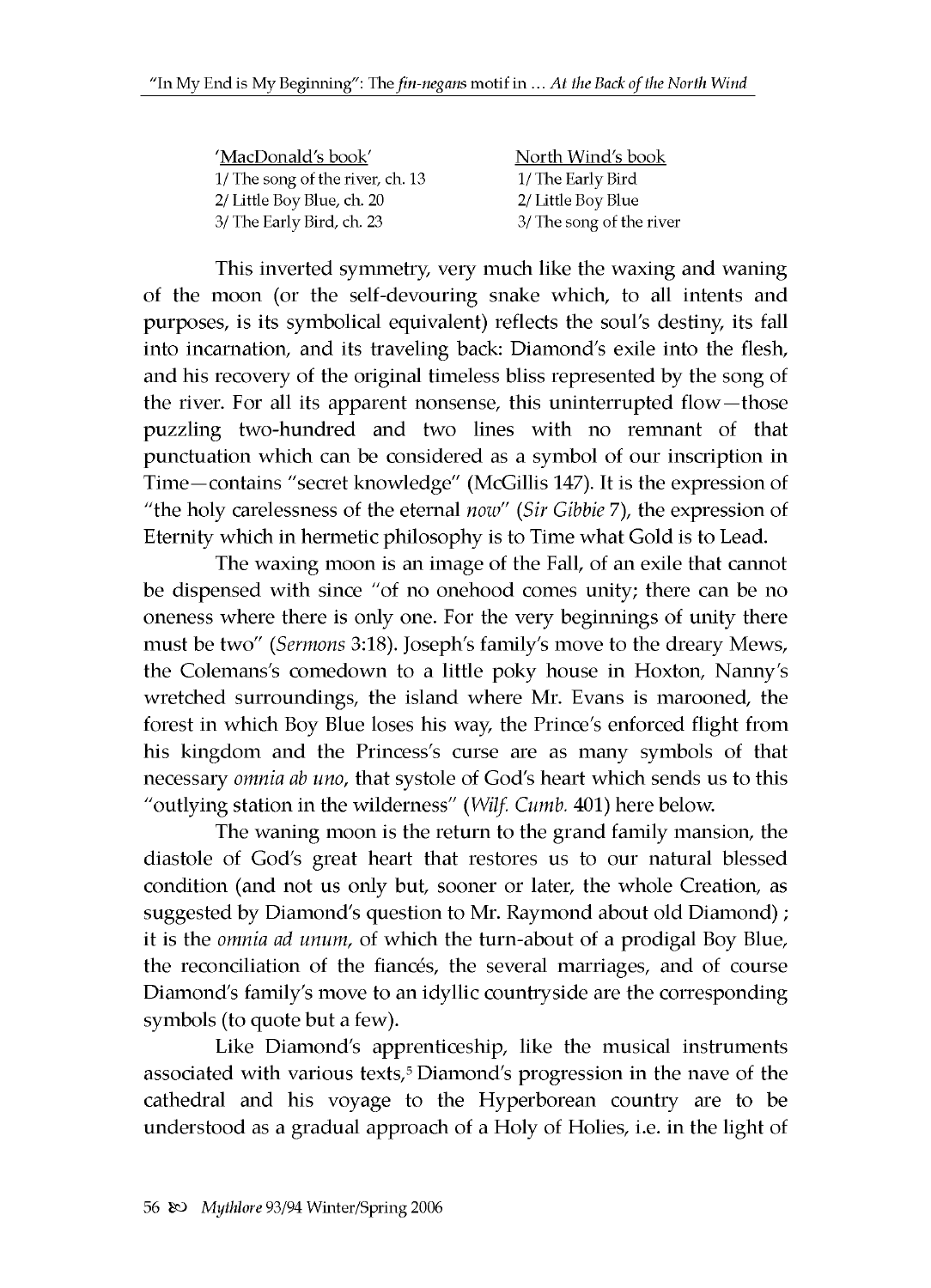the same initiatic and eschatological logic. The three vessels, each bigger than the one before—"a yacht of two hundred tons" (103); "a much larger vessel" (107); "a huge thing" (107) i.e. the enormous iceberg—can be collectively understood as an ever-expanding womb, and Diamond is that divine stowaway, that embryo of Light that comes to term when he reaches the Pole. The cathedral and the vessels should no more be distinguished from one another than from North Wind herself—" The yacht shall be my cradle, and you shall be my baby" (105). Most relevant to Diamond is the hermetic saying: *The Wind Bore Him in His Womb.6*

In the unnatural condition which is ours, in that night of exile of which Daylight's plight is an image, the Moon is a surrogate sun, and the necessary step in our progress towards the real Sun. With a disruption in the logical sequence of events that serves the purpose of the esoterist, the couple text-texts (and foremost among the latter those already mentioned: chapters 8, 25, 28, 30, 32) recount just that pilgrimage towards the invisible source of Light.

A strange conversation between "sham Apostles," "The East Window" (ch. 8) seems to be nonsensical enough, an interlude never meant to be taken seriously. This decoy, causing the reader to equate the East Window with that playful exchange (rather than with the allimportant description at the end of the preceding chapter, with which it forms a semantic whole), proves effective in occulting an otherwise obvious Light symbolism: that of the window as such, and of the *East,* locus of the rising sun (and of church choirs accordingly). This East Window is the vision of the final goal: the stage of "the Eagle" carved in the stone of cathedrals, representing the intuition of Light, without which no pilgrim would ever set out on his course.<sup>7</sup> It is the crowning of Diamond's progression in the cathedral, and the starting-point of the journey to come (in essence one and the same). In the image of the selfdevouring snake, or the song of the river, or the dying moon giving birth to a new moon, or again of the building of cathedrals—which started and ended with the chevet—the origin and the term coincide.

In the preceding chapter Diamond was shown exploring "the great house" whose darkness was given special emphasis: "The church was dark [...] Diamond could not see [...] faint glimmer [...] began to feel his way," "dark corners" (84, 86). The tired boy coming "against the lowest of a few steps that stretched across the church," falls down,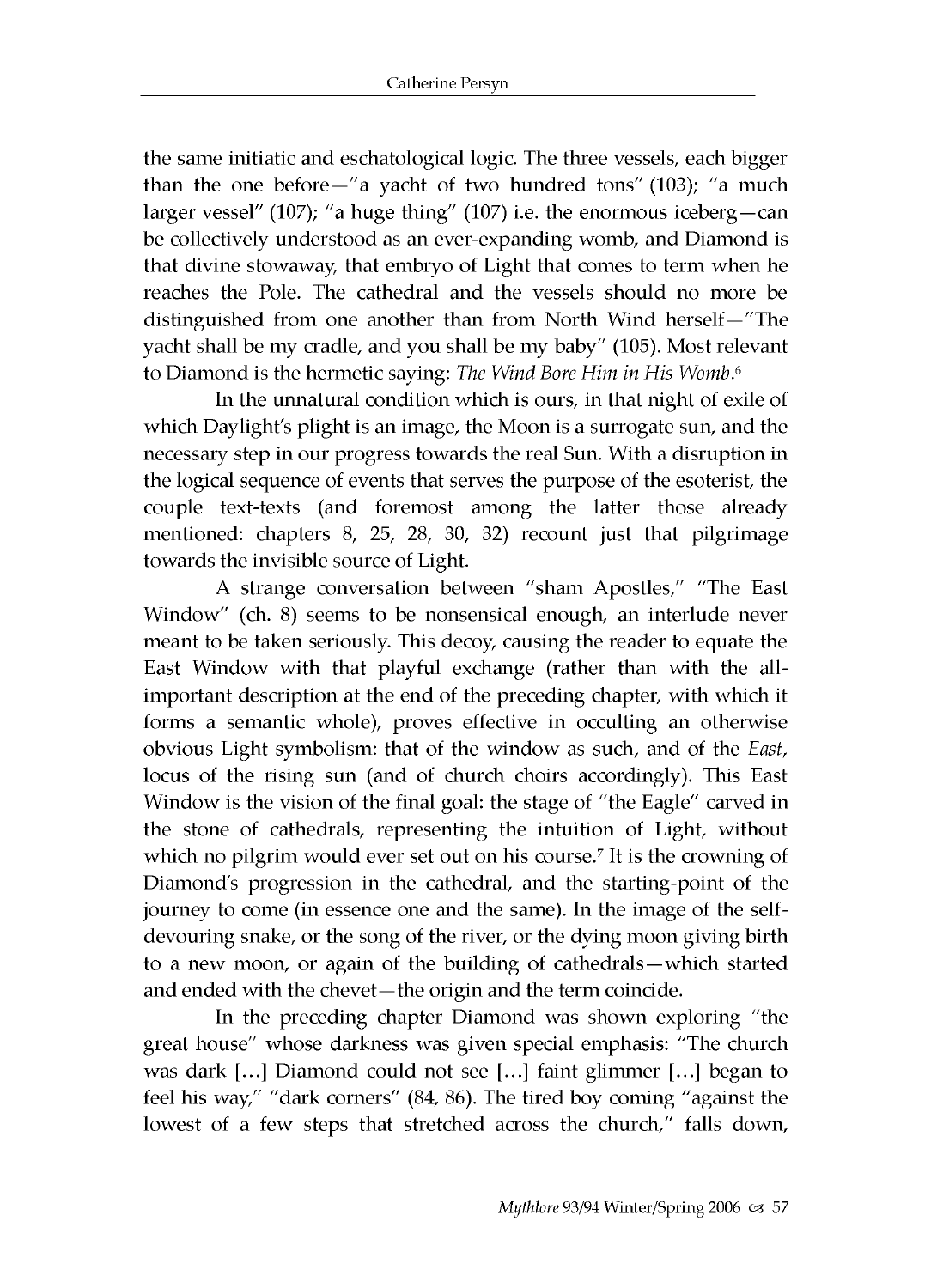crawls up the steps, and eventually goes to sleep as he lies "staring at the dull window" (86) above him.

Now this was the eastern window of the church, and the moon was at that moment just on the edge of the horizon. The next, she was peeping over it. And lo! with the moon, St. John and St. Paul, and the rest of them, began to dawn in the window in their lovely garments. Diamond did not know that the wonder-working moon was behind, and he thought all the light was coming out of the window itself [...] (86).

An almost transparent evocation of the first two stages of the alchemical Great Work, Diamond thus passes from Nigredo (the dark cathedral) to the pale Elysian light of Albedo (the moonlit window). It is especially significant—and consistent with the lunar thematic of the book—that Rubedo should only be evoked in an oblique (but nonetheless unmistakable) fashion. It is first evoked symbolically by the preferential treatment given here to St. John and St. Paul, and later to St. Luke, $8$  who are all three associated with a solar Light. Light is the main theme of John's Gospel, hence the symbol assigned to MacDonald's favorite Evangelist: the eagle, which alone can look at the sun. Paul is associated with the dazzling "light from heaven" which temporarily struck him blind on his way to Damascus, that he might acquire spiritual vision (Acts 9.3). As for Luke—and the same applies to Apuleius's Lucius— it is through his very name that he is associated with Light.

But Rubedo is also evoked in a subtle analogical way; it is "the wonder-working moon" behind the window that causes the Apostles gradually to "dawn" in it (the verb, like the above compound adjective is worth noting), but just as an uninformed observer gazing at the Moon might think her light to be self-generated, Diamond naively thinks the light is "coming out of the window itself" (86). What the moon is to the window, just so the Sun is to the Moon: the active principle filling her with light. In the morning, "when the ocean of light bursts from the fountain in the east" *(Sermons* 2:156), it is indeed another light that will illuminate the window. The Moon here is precisely what it is throughout the book: an image of that Sun of which the Princess Daylight is the only one not to know that "it shines like the moon, rises and sets like the moon, is much the same shape as the moon, only so bright you can't look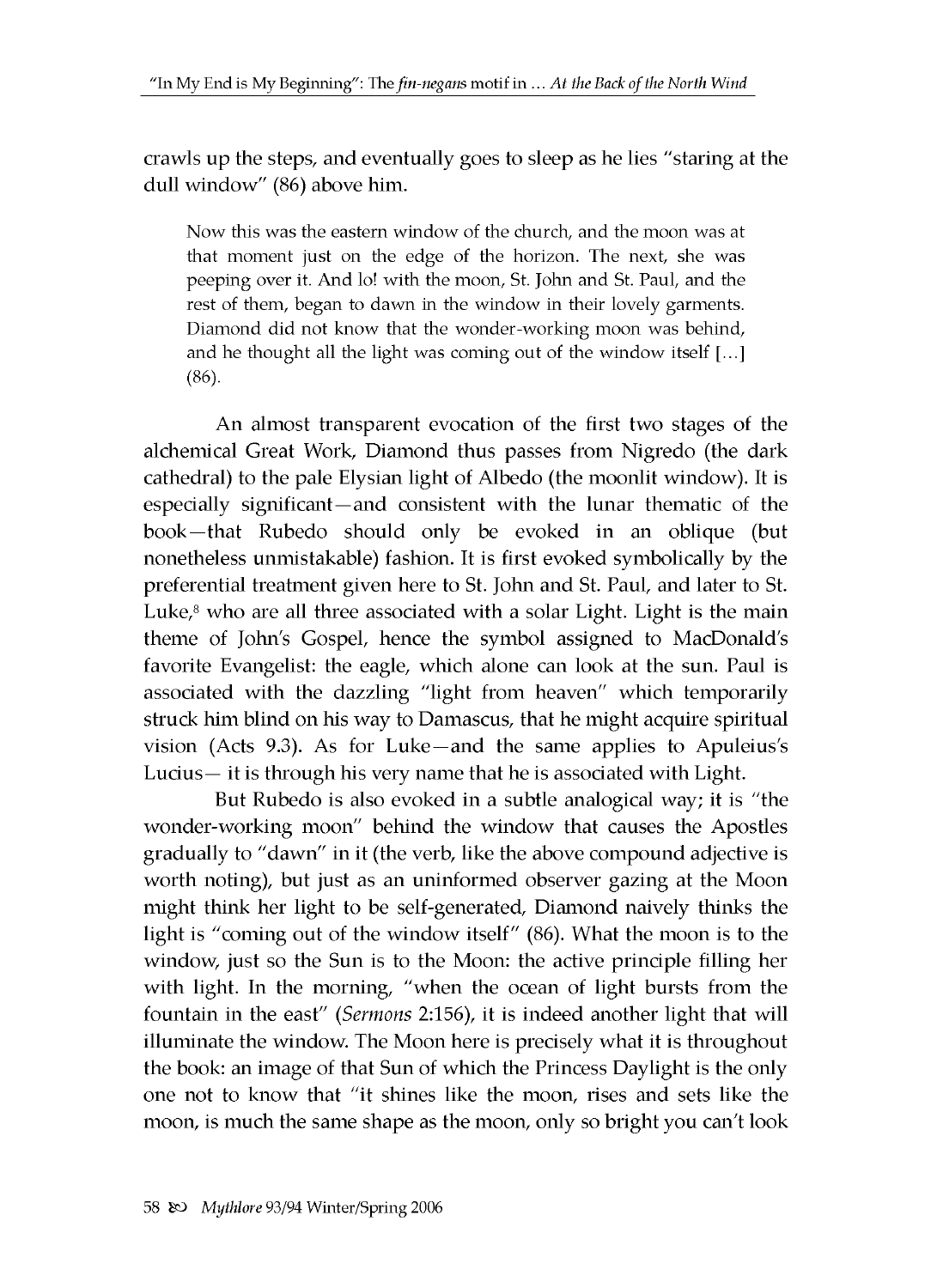at it for an instant" (275). The Moon is that veil dimming an otherwise blinding light which, but for her mediation, would forever remain unknown to us. MacDonald has the book stop on the threshold of that "unspeakable unknown," that *Splendor Solis* which, in analogical fashion, has yet been all along its true subject.

If the logical sequence of the journey is to be restored, it is Nanny's Dream (ch. 30) that should be examined next, *not* in relation with Diamond's Dream, but with the three-chapter sequence devoted to Diamond's Hyperborean journey or, to give that near-death experience the name used by the Ancients, his *Katabasis* (interestingly, the term appears in *Robert Falconer* [213]). At the origin of Diamond's adventures is something taking place in his Will,<sup>9</sup> for both the journeys to (ch. 9), and from (ch. 11) the back of the north wind are an answer to his heart's desire: to see Hyperborean regions, to go back home to his grieving mother in order to comfort her. Nor is this the only parallel: signaling Diamond's arrival and departure are two symmetrical embraces which, for all they can only be described successively, form a single whole, being in fact the complementary aspects of an alchemical *coniunctio.*

In chapter 9, North Wind imparts her spiritual life to the boy Diamond—"you must go through me" (111) "he felt swallowed up in whiteness" (112)—who is thus born of the Spirit. This crucial biblical theme (John 3) was introduced in the preceding chapter with Diamond's prophetic appearance "under the Nicodemus window" (88). What makes the birth from above possible is the "dying to self [which] make[s] room, as it were, for God" (Huxley 29). This corresponds to the alchemical *solve.*

In chapter 11, Diamond imparts his 'flesh-and-blood' life to the angel North Wind: Diamond "laid himself against her bosom. [...] she clasped him close. Yet a moment, and she roused herself, and came quite awake; and the cold of her bosom, which had pierced Diamond's bones, vanished" (122). This corresponds to the alchemical *coagula.*

An exchange of polarities, the alchemical conjunction is a matter of corporifying the spirit and spiritualizing the body. From then on a spiritualized Diamond will be North Wind's terrestrial relay, metaphorically speaking her 'horse'10—what old Diamond is to him, the noble and willing instrument enabling him to accomplish his missions. Old Diamond's exemplary patience in accepting the numerous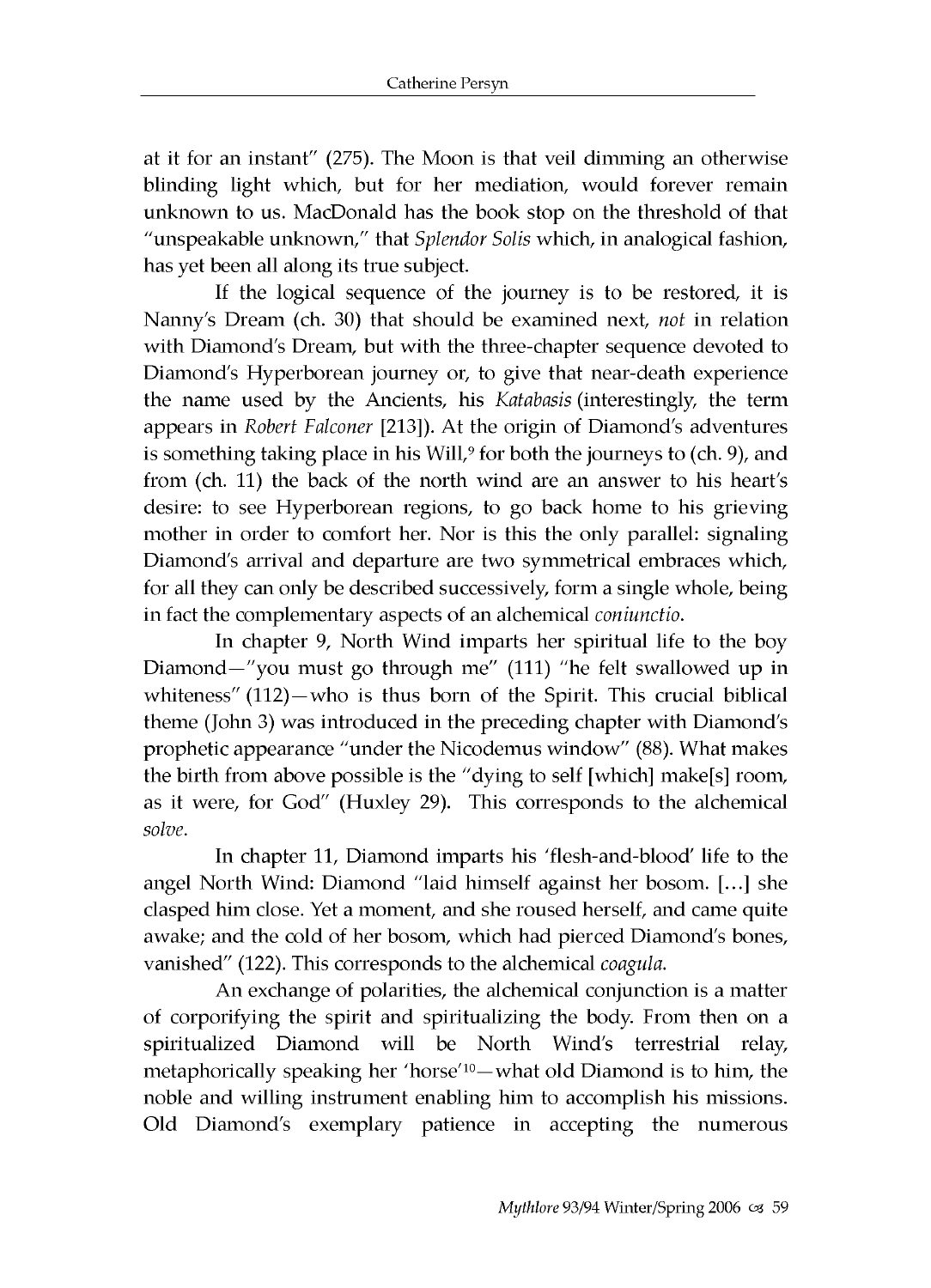impedimenta of the harness<sup>11</sup> is an image of Diamond's soul, which consents to renounce its glorious disembodied liberty and return to its cribbed condition in the flesh (a contrast as repeatedly emphasized in the Greek myths as in MacDonald's writings). Like the horse, the boy wants to be of use, and he too is "proud to be so worked" (317); and if people like him all stayed at the back of the north wind "what would become of the other places without them?" (294).

However different from such a pattern Nanny's Dream may appear, the girl's experience is of the same nature as Diamond's, only Nanny fails where Diamond passed with flying colors. The dream is an account of Nanny's own near-death experience, her own journey to the back of the north wind, where she too is carried by North Wind. And where can a moonlady alias a lunar North Wind take her protégés if not to the moon? Both children's experiences are to be understood in the light of the post-mortem journey of the soul, such as it is evoked for example in Plutarch's *De facie*, with which *At the Back of the North Wind* has much in common (a Platonic inspiration, the centrality of the Moon, the multiple relays in the narration, the notion of an immemorial transmission, the theme of the book by an unknown author, the voyage, the mythical island, the midnight sun).

The stages of the psychanody (or ascent of the psyche to its original source) are determined by the tripartite constitution of man—"in the same degree as soul is superior to body so is mind better and more divine than soul"—which is itself determined by the hierarchy of the celestial bodies—"In the composition of these three factors earth furnishes the body, the moon the soul, and the sun furnishes mind" (*De facie* 943a). This hierarchy

```
\sim sun / mind : νοϋσ
 ~ moon / soul : ψυχη
\sim earth / body : σωμα
```
shows the Moon to be a crucial interface between the divine and the human worlds just as *Psyche* is intermediate between *Nous* and *Soma*. In accordance with man's tripartite constitution, death takes place in two stages. The body, which was provided by earth, is restored to earth; this is the first death, which reduces man from three to two factors. The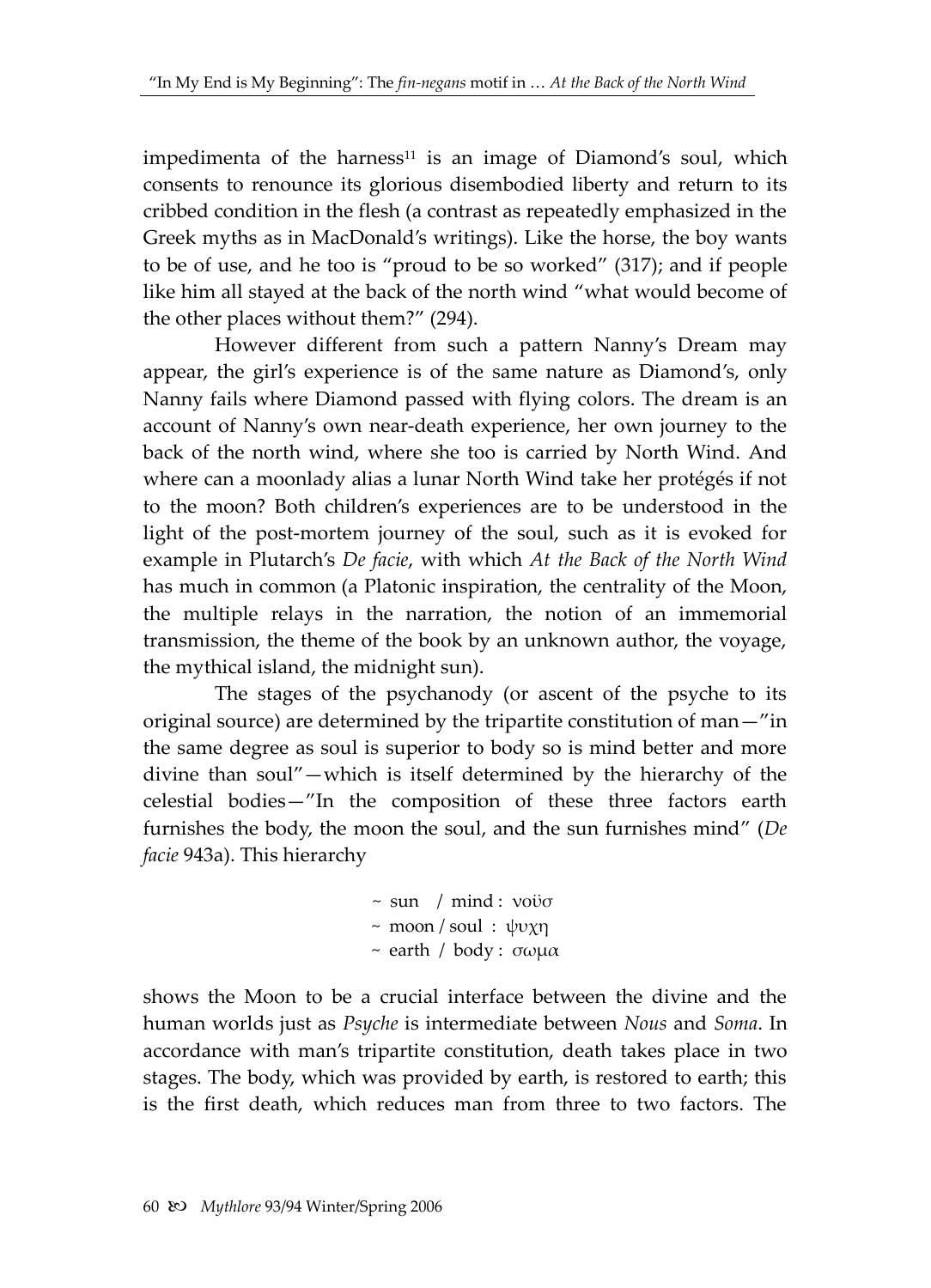second death, which reduces man from two to one factor, takes place on the moon.

Not all souls are worthy of gaining access to that second death. The mythical topography of the Moon (variously evoked by MacDonald whose allusions, however, are bound to remain obscure so long as the reference is not perceived) enables one to understand the way in which the souls are sorted out. There are various depths and hollows on the Moon and "the two long ones are called ('the Gates'), for through them pass the souls now to the side of the moon that faces heaven and now back to the side that faces earth. The side of the moon toward heaven is named 'Elysian Plain', the hither side 'House of counter-terrestrial Persephone'" (944c). The Elysian plain can be seen as a kind of pier whence to embark for the second death. There, in the gentlest part of the air the good souls "pass a certain set time sufficient to purge and blow away the pollutions contracted from the body" (943c). The hither side of the Moon is the way taken by the unworthy souls which, being condemned to fall into generation again, are thrown overboard by the Moon.

This description of the myth is an ipso facto description of Diamond's and Nanny's adventures, which thus prove to be 'new habiliments' of an eternal story. "With lightning and a terrible roar" the Moon frightens away the impure souls which, "bewailing their lot [...] fall away and are borne downward again to another birth" (De *genio* 591c). Nanny is thrown overboard by the Moon in just the same way: "Then came a great clap of thunder, and the moon rocked and swayed. All grew dark about me, and I fell on the floor, and lay half-stunned" (307). The place where Diamond stays in chapter 10 is of course the one allotted to the good souls, the Elysian Plain. There again MacDonald's text follows closely that of the Greek exemplar:

To this point rises no one who is evil or unclean, but the good are conveyed thither after death and there continue to lead a life *most easy to be sure though not blessed or divine* until their second death. (emphasis added, *De facie* 942f);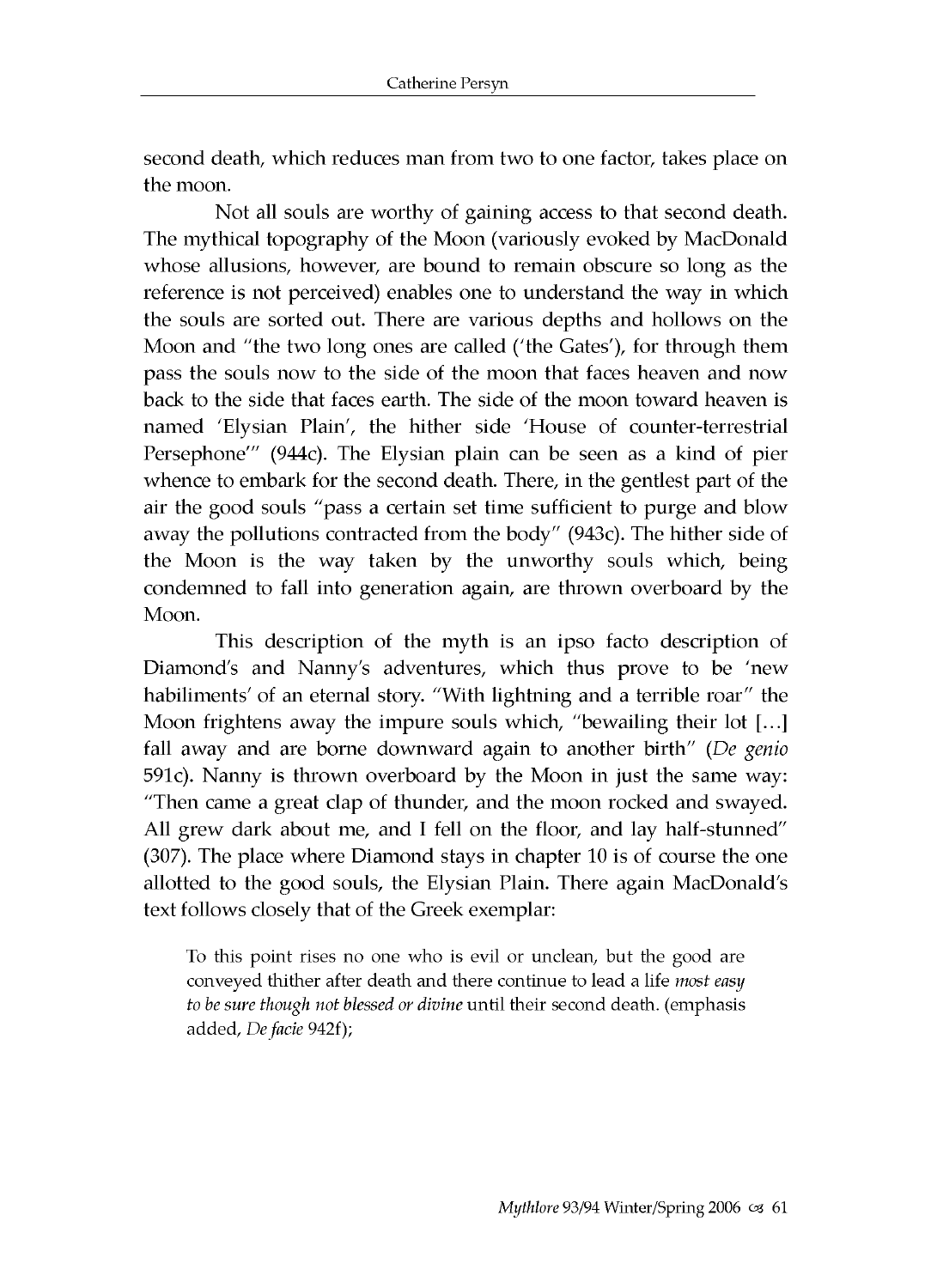[Diamond] felt so still and quiet and patient and contented, that, as far as the mere feeling went, it was something better than mere happiness. Nothing went wrong at the back of the north wind. *Neither was anything quite right*, he thought. Only everything was going to be right some day. (emphasis added, 116 );

"Did the people there look pleased?"

"Yes—quite pleased, only a little sad."

"Then they didn't look glad?"

 "They looked as if they were *waiting to be gladder some day.*" (emphasis added, 117)

Diamond passes the test, but poor Nanny—*Not yet, alas, not yet !* <sup>12</sup>—will have to sit again before she can gain admittance. Although at this stage both children come back to earth, their awakening is far from having the same meaning. Nanny's return to earth is a banishment— "you're not to be trusted. You must go home again" […] "she'll never do for us […] She's only fit for the mud" (307). Diamond's is a matter of choice. Diamond could go through the Gods' Gate but chooses to renounce that privilege out of compassion for his mother. This dæmonic theme, discreetly advertised by the near-homonymy *Diamond* / *Διαμων* is of crucial importance.

Diamond's Dream (ch. 25) is the account of Diamond's second death. In a dream within a dream, Diamond is invited to plunge into the earth<sup>13</sup> in order to reach heaven, whose cherubic inhabitants greet him "as if they had found a lost playmate" (237). The angels' frolics on the occasion and Diamond's bliss recall a very similar description in *De facie*: "Then, as if brought home from banishment abroad, they savour joy most like that of initiates, which attended by glad expectation is mingled with confusion and excitement" (943c). Plutarch's Platonic theme of life on earth as the soul's exile from its true home was bound to appeal to MacDonald.

What we have here is the second stage of the alchemical clarification operated by death. This is suggested by several factors: the dream within the dream, the horizontal, then vertical direction of Diamond's journey<sup>14</sup> (a traditional reference to Small and Great Mysteries), and the appointed task of those special 'gardeners' interestingly enough, one of the names for Alchemy was *Celestial*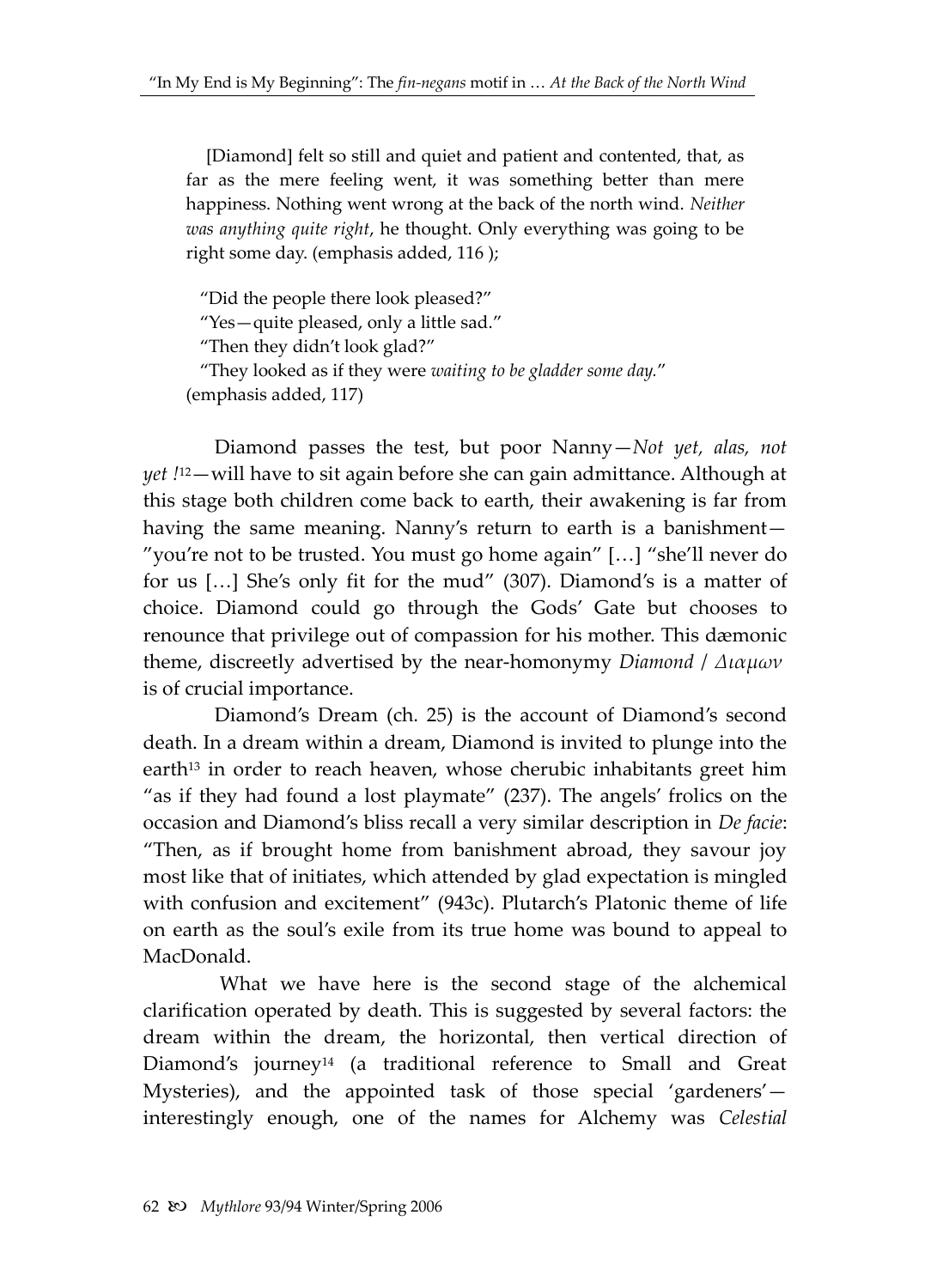*Agriculture* (Fulcanelli 118). The angels' digging up and polishing of stars, whose metaphorical value MacDonald's essay "On Polish" also greatly helps to explain, is the literal description of what "the midwife of heaven" actually does: by stripping souls of their bodily and psychic envelopes, Death causes them to resume their former and natural state, that of stars shining in God's heaven. A number of hints and eloquent symmetries, corroborated by MacDonald's view of death as birth on a higher level of existence, suggest that Diamond is indeed that star that lights up in the evening sky as he is about to disappear from the reader's horizon. Diamond is dead, long live Diamond! this time as a *Διαμων* one of those "souls delivered from birth […] that watch over m[e]n" and "encourage and help them to the attainment of virtue" (*De genio* 593ef) ready to play by another potential initiate<sup>15</sup> the role that North Wind played by him.

A similar continuity characterizes the book. Like that Polar sun that has Diamond wondering whether it is "rising or setting"—"Neither or both, which you please. I can hardly tell which myself. If he is setting now, he will be rising the next moment" (107)—like the eternally resurrecting moon, and like "the true story" it thus proves to be, *At the Back of the North Wind* has indeed "no end" (*Paul Faber* 393). This becomes patent once the book's invisible dividing lines—the regular twenty-eight-day interval that separates one lunar month from the next—are perceived.

The first chapter is in actual fact the eighteenth day of a first moon cycle corresponding to Diamond's Nigredo. This beginning *in medias res* is in keeping with MacDonald's deliberate choice never to dwell unduly on negative aspects.<sup>16</sup> The fact that Diamond should become North Wind's protégé certainly speaks in his favor, for "dæmons do not assist all indifferently" (*De genio* 593f).<sup>17</sup> The opening scene, however, leaves no doubt as to Diamond's all too human state; his entertaining repartee shows him to be, as yet, a rough diamond rather than a diamond. At this stage, he stands for the average sensual person, who prefers comfort to discomfort, the known to the unknown, and somnolence to the effort of following a spiritual vocation: "'I want you to come out with me.' 'I want to go to sleep' said Diamond, very nearly crying" (10). After he is finally won over, North Wind takes his education in hand. Falling into an obedient soil, her spiritual guidance bears fruit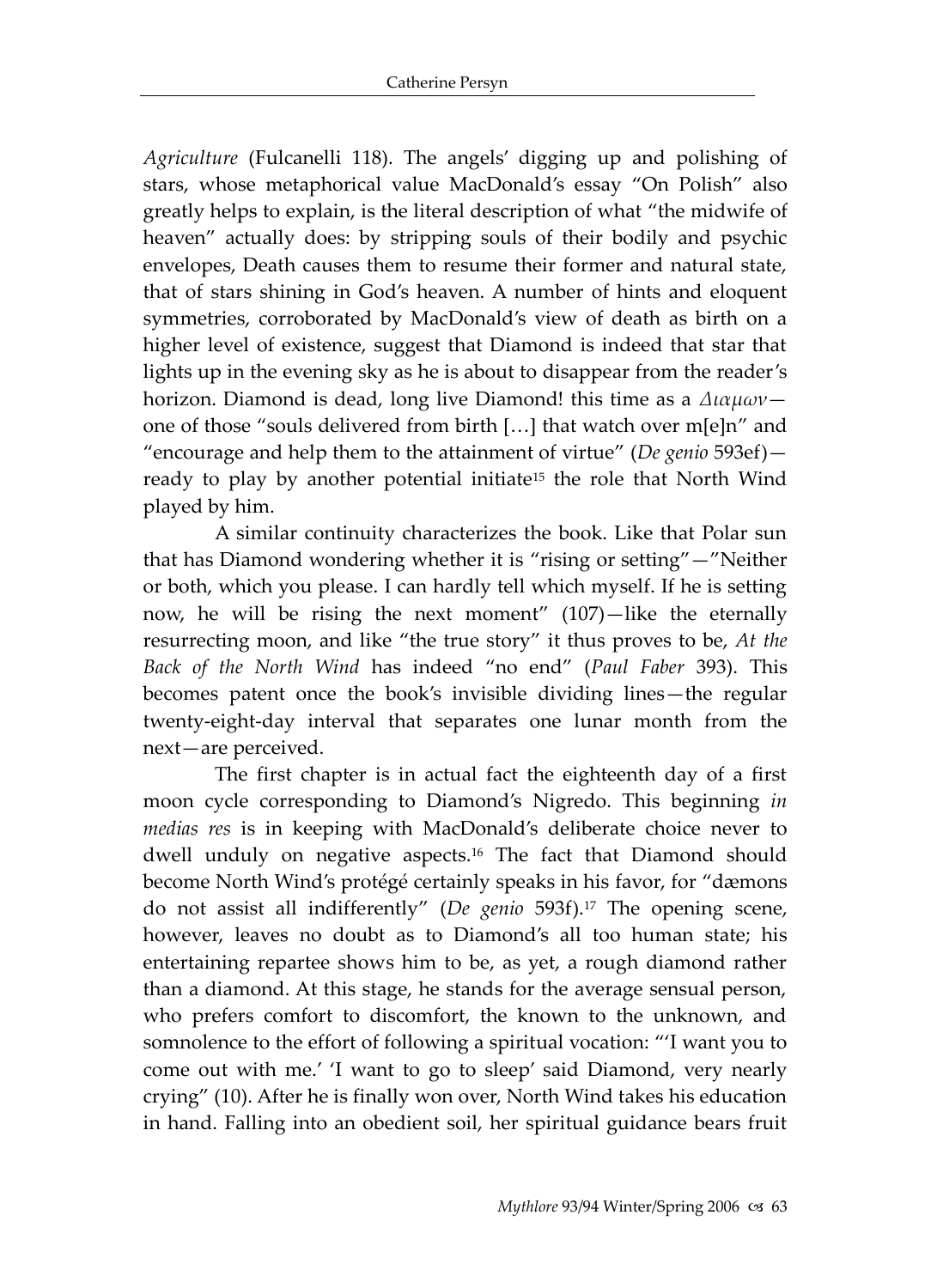and culminates in Diamond's initiation at the end of chapter nine with his rolling over the threshold.<sup>18</sup> This death of **Diamond-the-profane**, or birth of **Diamond-the-initiate** is the beginning of a new moon cycle corresponding to Diamond's Albedo. When Diamond as Another Early Bird (ch. 24) drives back home with his *worm* (the badly needed money he has earned cabbing) no wonder a special mention is made concerning "his pale face looking triumphant as a full moon in the twilight" (226), since it is exactly fourteen days after his birth from above, half-way into the second (albedo) moon cycle, in other words when the moon is full, that Diamond accomplishes this climactic exploit.

The apparently final chapter (ch. 38) is actually the beginning of Diamond's Rubedo. Diamond's supposedly 'real' death here is as little real indeed, as much of a false alarm as his apparent death in chapter 10. Stressing the analogy is the fact those two chapters have the same title, which is also that of the book.<sup>19</sup> Just as Diamond-the-profane had died to give birth to Diamond-the-initiate, Diamond-the initiate dies in chapter 38 to give birth to Diamond-the-daimon. Diamond has thus become his own name, a becoming whose solemn significance is not lost on readers of MacDonald.

That, one moon cycle later, Diamond-the-daimon shall die in his turn may be safely inferred from two elements: the first is MacDonald's constant use of analogical logic, possibly the most important key to his thought; the second is a reflection on the nature of the protagonists. Diamond and North Wind, and old Diamond for that matter, representing not so much distinct entities as degrees in the Chain of Being, North Wind—Diamond's daimon and ipso facto his entelechy, the vital force that directs him to self-fulfillment—is what Diamond will become (as Diamond is what she once was).

In this logic, the last and first chapter coincide, the wheel is come full circle: the life of Diamond-the-daimon beginning in chapter 38 with his death as an initiate, coincides with North Wind's own life: from her birth as daimon that her first visit to Diamond in chapter 1 represents, to her own death as daimon in chapter 28. But this needs to be expanded.

Bearing in mind the following—a/ Daylight is another name for North Wind; this is suggested by a great number of echoes and parallels, one of them being these lunar ladies' role as "sun of the night," as shown by the equation: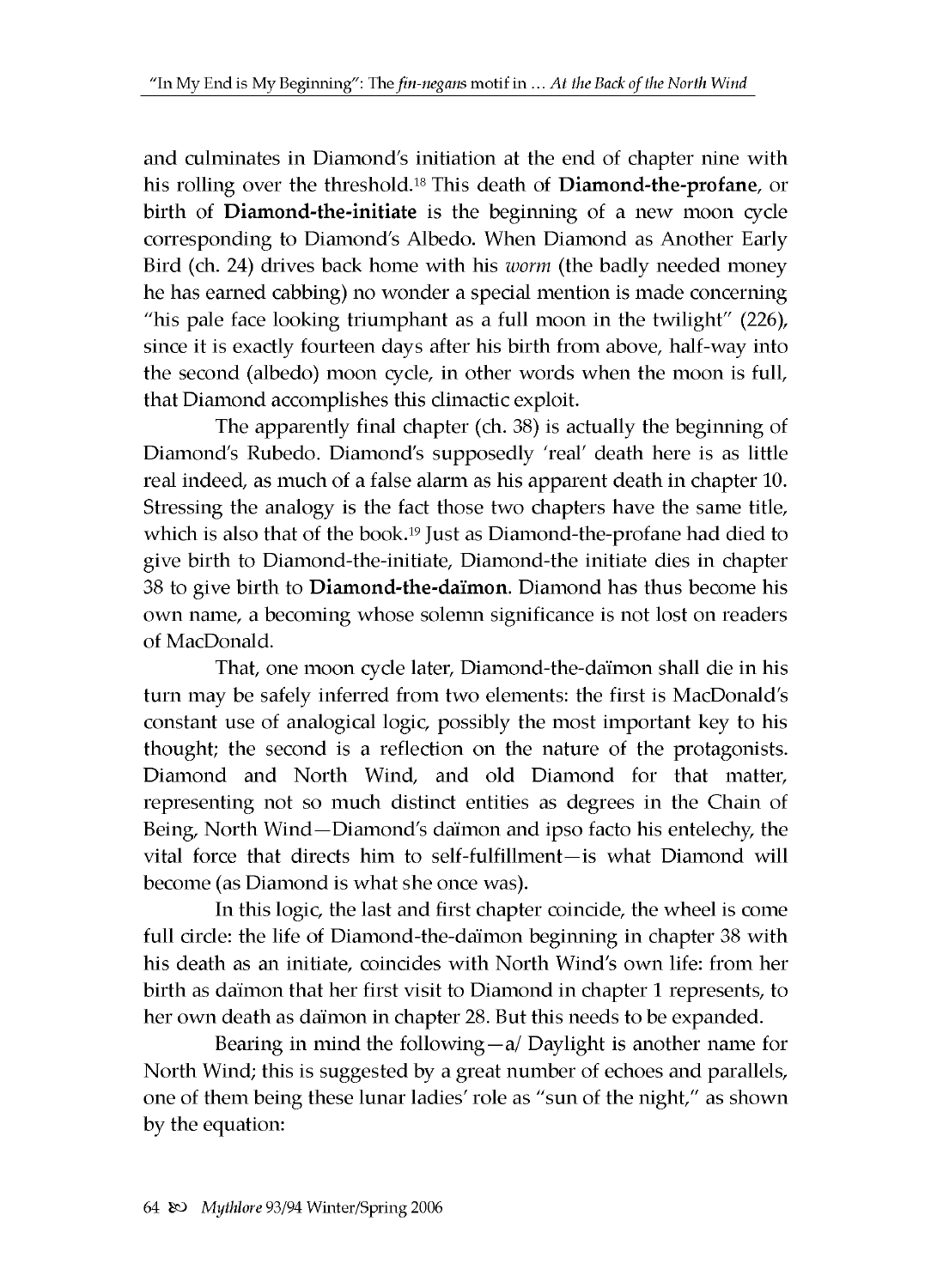| North Wind | Princess Daylight | the Sun  |
|------------|-------------------|----------|
|            | _ _ _ _ _ _ _ _   |          |
| Diamond    | the Prince        | the Moon |

b/ the marriages on which fairy tales end are an image of the spiritual marriage between God and the soul (Weil 23)—there is little doubt that the prospect of the Prince and Daylight's marriage, on which chapter 28 closes, is a metaphorical evocation of North Wind's death, for death is just another name for the *hieros gamos* (von Franz 121) or Union with the divine (also symbolized in the book by the Diamond/Ruby syzygy).

"Is that the sun coming?" asks the Princess at last free from the curse she was under. Juxtaposed with this litotic conclusion, the title of the following chapter—Ruby—speaks for itself. The sun is indeed coming but we "can't know what it's like till [we] do see it" (217): spiritual experience is inexpressible and has to be experienced for oneself. Like Apuleius's *Transformations, At the Back of the North Wind* but an enlarged version of the Little Daylight fairy tale embedded in it stops on the threshold of the nuptial chamber.

If "the idea of the endless story is strong in MacDonald" (McGillis 146), it is because 'in our end is our beginning'. This belief is at the core of MacDonald's Christian faith, and a recurring theme in his devotional and fictional writings alike:

He who has had a beginning, needs the indwelling power of that beginning to make his being complete—not merely complete to his consciousness, but complete in itself—**justified, rounded, ended where it began—with an 'endless ending.'** Then is it complete even as God's is complete [...]. (emphasis added, *Sermons* 2:168)

Now he lives indeed; for his Origin is his, and *this rounds his being to eternity.* God himself is his, as nothing else *could* be his. **The serpent of doubt is gagged with his own tail, and becomes the symbol of the eternal**. (emphasis added, *There and Back* 264)

In the case of *At the Back of the North Wind* this belief is conveyed by the very structure of the book: as in *Phantastes*, as in *There and Back* (Trexler 10)—as in any genuine work of art probably—" structure is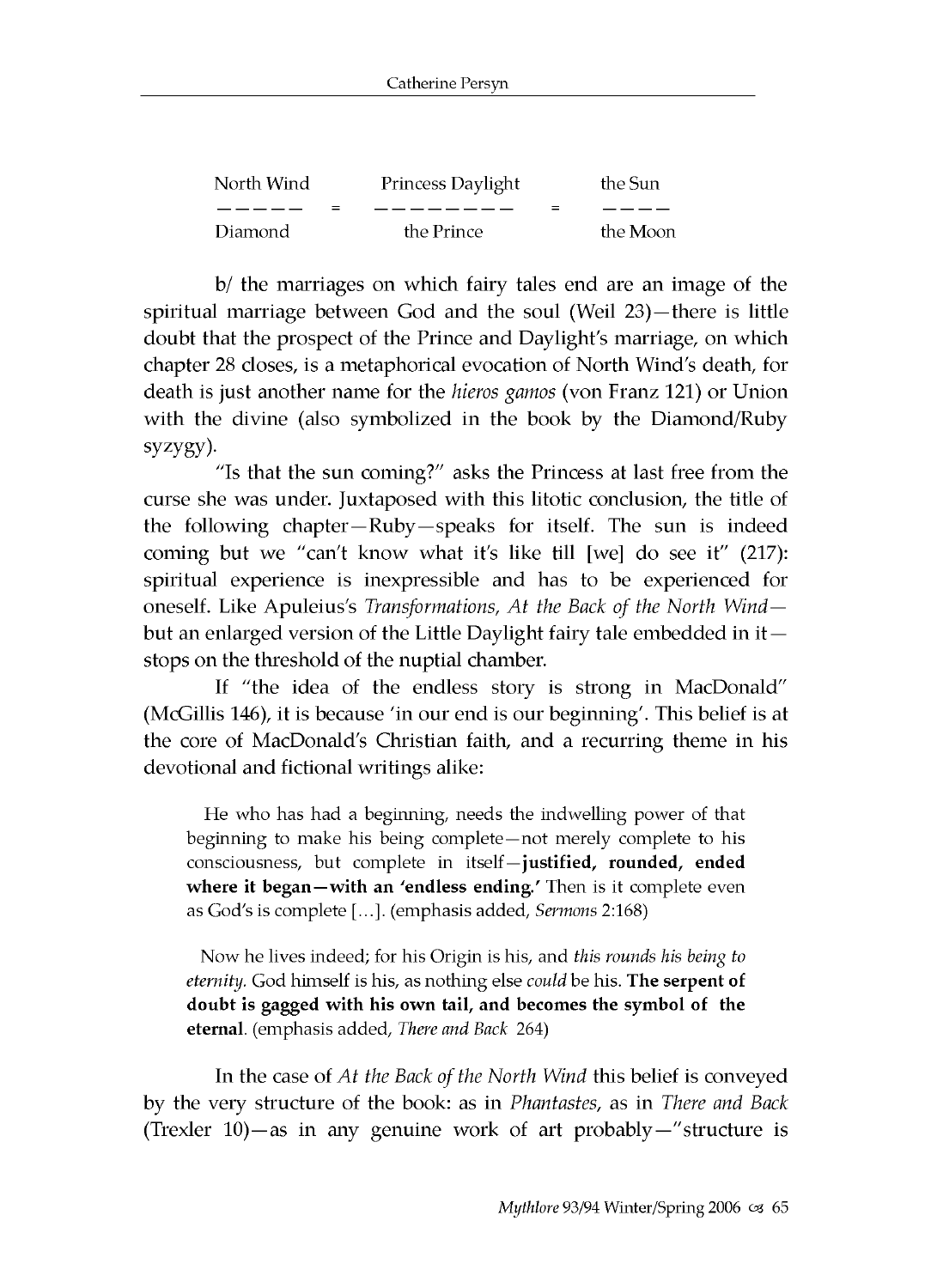theme" (McGillis 57). If, in chapter 38, Diamond again becomes invisible as he did in chapter 10; and if under another form he is yet again to disappear in chapter 28, he need not be afraid. He won't fall into nothingness any more than the eternal moon does—"the moon was not afraid, and there was no pit she was going down into" (17)—for the time of the invisible moon is the time of the Sol-Luna conjunction, the time when, stripped of its shells by the clarifications of "God's angel of birth" *(Miracles* 396), our soul finally comes into its inheritance, which is "simply the light, God himself, the light" *(Sermons* 3:250); the time when, leaving behind it the night of exile it can at last, like the well-named Daylight, behold the Sun:

[...] until at length the glory of our existence flashes upon us, we face full to the sun that enlightens what it sent forth, and know ourselves alive with an infinite life, even the life of the Father ; know that our existence is not the moonlight of a mere consciousness of being, but the sun-glory of *a life justified by having become one with its origin,* thinking and feeling with the primal Sun of life, from whom it was dropped that it might know and bethink itself, and return to circle forever in exultant harmony around him. (emphasis added, *Sermons* 3:53-4)

And there is but one way of becoming one with one's origin. As amply evidenced by Diamond's example, that way is the dying unto self, in other words Obedience, a freely and deliberately chosen obedience:

The self-existent God is that other by whose will we live; so the links of the unity must already exist, and can but require to be brought together. For the link in our being wherewith **to close the circle of immortal oneness** with the Father, we must of course search the deepest of man's nature: there only, in all assurance, can it be found. And there we do find it. For the *will* is the deepest, the strongest, the divinest thing in man; so I presume is it in God, for such we find it in Jesus Christ. Here only, in the relation of the two wills, God's and his own, can a man come into vital contact—on the eternal idea, in no one-sided unity of complete dependence, but in willed harmony of dual oneness—with the All-in-all. **Obedience is the joining of the links of the eternal round**. (emphasis added, *Sermons* 2:153)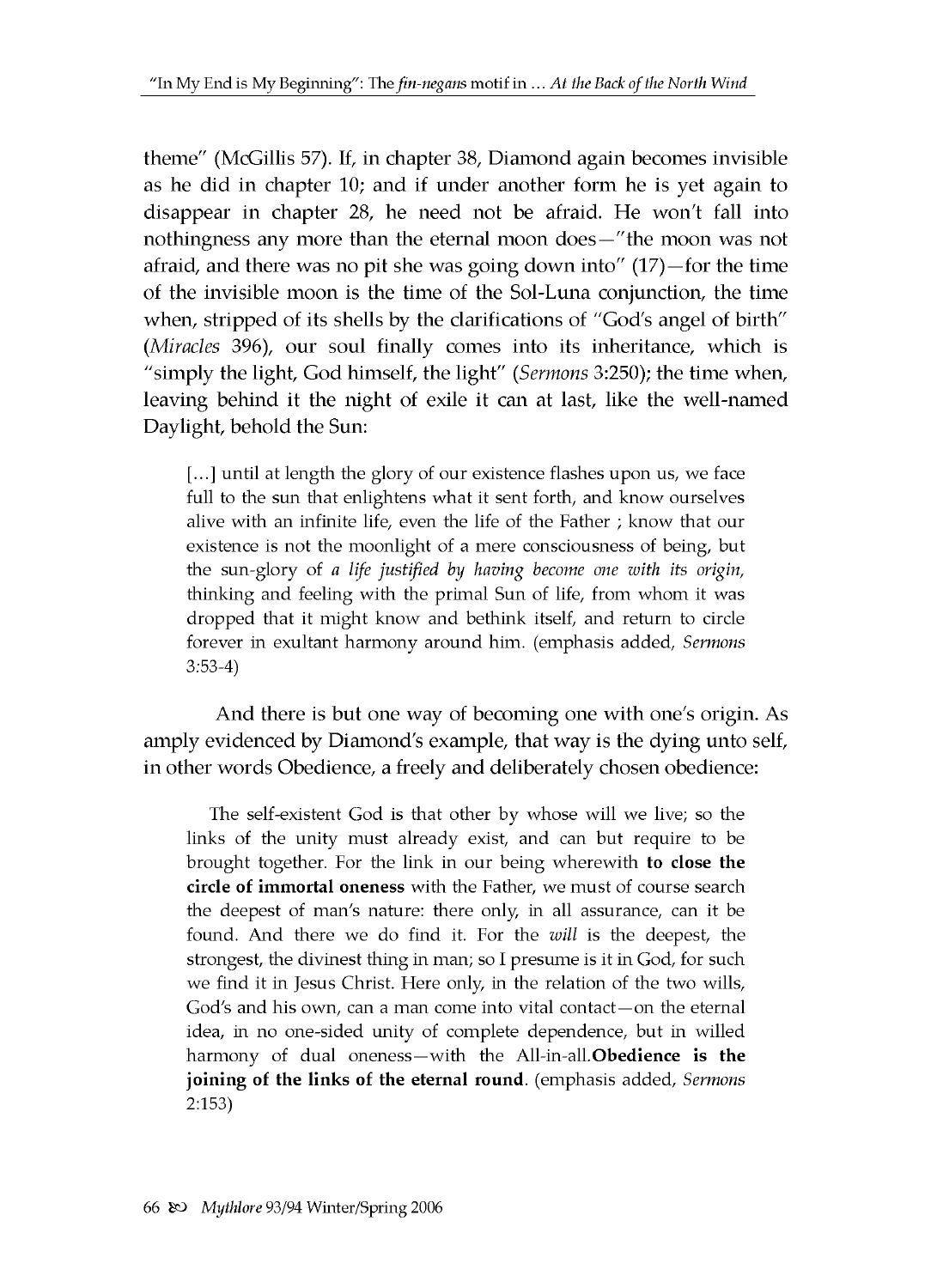#### **Notes**

**1 The present paper is a follow-up of: Persyn, Catherine. "A Person's Name and a Person's Self or: Just** *Who* **Is North Wind?" in** *North Wind* **22 (2003): 60-83.**

**2 Plato's eschatological myths in** *Gorgias, Phedo, Republic,* **Plutarch's** *De sera numinis vindicta, De genio Socratis,* **and more especially his** *De facie quae in orbe lunae apparet.*

**3 To "the home whence [man] was sent that he might learn that it was home"** *(Sermons* **2:163); to "the heart of God, the one and only goal of the human race—the refuge and home of all and each"** *(Sermons* **2:114).**

**4 The Alchemical Great Work is the transformation of vile matter into the perfect Philosophers' Stone. The "old alchemysts"** *(Seaboard Parish* **574) attempted to turn baser metals into gold through a process of** *Solve et Coagula* **(dissolve and unite***)***. Theirs was not a material quest only, for the achievement of the Great Work implied a spiritual transformation. The three main stages of the chemical process (Nigredo, Albedo, Rubedo) correspond to the colors (black, white, red) appearing successively in the hermetically closed vessel which was placed in the alchemist's furnace or** *athanor***.**

**5 The violin of The Cat and the Fiddle, the horn and drum of Little Boy Blue, the dulcimer symbolically evoked by Diamond's songs to his little sister (see Cotte 86).**

**6** *The Emerald Tablet.* **This famous text—the source of Hermetic Philosophy and Alchemy has been known since the 10th century.**

**7 In the words of Pascal's God, "You would not be looking for me if you had not found me already." This can be compared with MacDonald's advice on prayer: "to ask for the best things is to have them; the seed of them is in you, or you could not ask for them"** *(Sermons* **2:96).**

**8 "[...] answered St Luke, who must have joined the company of the Apostles from the next window, one would think" (89).**

**9 "Diamond only succumbs to the North Wind when he actively desires the country at the back of the North Wind" (Broome 93).**

**10 See Persyn, Catherine. "And All About the Courtly Stable / Bright-Harnessed Angels Sit : Eschatological Elements in** *At the Back of the North Wind"* **in** *North Wind* **20 (2001): 1-29.**

**11 The 'Harness' entry in the French Robert Dictionary lists no fewer than thirty-one pieces. MacDonald's careful description mentions twelve of them.**

**12** *"Not yet, alas, not yet* **! has to be said over so many souls!"** *(Donal Grant* **367). A parallel can possibly be drawn between Diamond's and Nanny's adventures on the one hand, and what Rolland Hein says of Mossy's and Tangle's progress ("The Golden Key"). Nanny, like Tangle, is "the less fortunate individual" who "must travel a longer, more tedious route to the same destination" (Hein 146).**

**13 The famous hermetic formula (VI.T.R.I.O.L.) recommends: "Visita Interiora Terrae Rectificando Invenies Occultum Lapidem" ("Visit the inside of the earth and by rectifying you will find the hidden Stone").**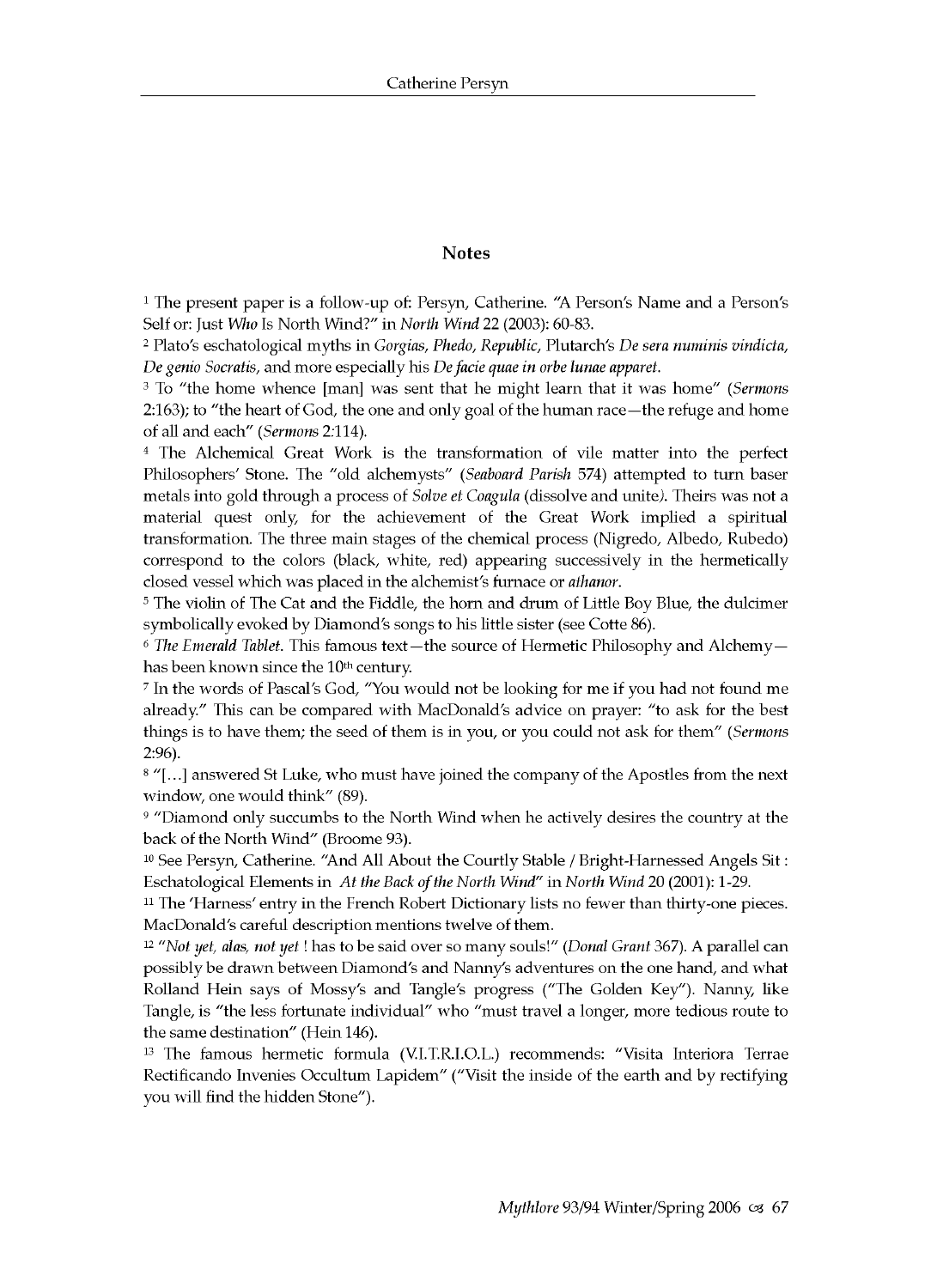$14$  The horizontal voyage to the Pole (ch. 9) is followed by the vertical journey (ch. 25) up the little subterranean stream, i.e. the Axis Mundi.

15 Dulcimer, as will be shown in another paper.

16 It is in virtue of the same logic that Stonecrop's horse—or Old Diamond's "friend in the carriage" (29)—goes un-named, or that the advantages of a place "are always better worth knowing than its disadvantages" (149). Like his God who sees people "not merely as they are but as they shall be" *(Sermons* 1:36) MacDonald is more interested in the butterfly or the caterpillar than in the larva that precedes both.

<sup>17</sup> A Mr. Dyves for example still has a long way to go before he can receive such help.

18 By rolling over the threshold, Diamond literally stops being a pro-fane *(pro-fanum* = outside the temple).

 $19$  The characteristic hooking-up of the last words of the book "the back of the north wind" with its title [Last words of the book  $\rightarrow$  Title] is repeated with [Last words of chapter 9  $\rightarrow$ Title of chapter 10.

#### **Works cited**

Apuleius. *The Golden* Ass. Trans. W. Adlington. London: Heinemann, 1965.

Broome, Hal. "The Scientific Basis of MacDonald's Dream-Frame." *The Gold Thread.* Ed. William Raeper. Edinburgh: Edinburgh UP, 1990. 87-108.

Cotte, Roger. *Musique et Symbolisme.* Saint-Jean-de-Brayes: Dangles, 1988.

Fulcanelli. *Le Mystere des Cathedrales.* Paris: Pauvert, 1979.

- Hein, Rolland. *The Harmony Within.* 1982. Eureka, CA: Sunrise Books, 1989.
- Huxley, Aldous. *The Perennial Philosophy.* 1945. London: Chatto & Windus, 1974.

Knoepflmacher, U.C. *Ventures into Childland.* Chicago: U Chicago P, 1998.

MacDonald, George. *At the Back of the North Wind.* 1870. Whitehorn: Johannesen, 1999.

- —. *Annals of a Quiet Neigbourhood.* 1867. Whitehorn: Johannesen, 1995.
- —. *Donal Grant.* 1883. Whitehorn: Johannesen, 1991.
- —. *The Golden Key.* 1867. Grand Rapids: Eerdmans, 1992.
- —. *The Miracles of Our Lord.* 1870. Whitehorn: Johannesen, 1995. [with *The Hope of the Gospel*].
- . "On Polish." *A Dish of Orts.* London: Dalton, 1908. 182-94.
- —. *Paul Faber, Surgeon.* 1879. Whitehorn: Johannesen, 1992.
- —. *Robert Falconer.* 1868. Whitehorn: Johannesen, 1995.
- —. *The Seaboard Parish.* London: Tinsley Brothers, 1868. 3 vol..
- —. *Sir Gibbie.* 1879. Whitehorn: Johannesen, 1996.
- *—. There and Back.* Philadelphia: McKay, 1891.
- —. *Unspoken Sermons.* 1867-89. 3 vol.. Eureka: Flynn and Sunrise, 1989.
- —. *The Vicar's Daughter.* 1872. Whitehorn: Johannesen, 1998.
- —. *Wilfrid Cumbermede.* 1872. Whitehorn: Johannesen, 1997.

McGillis, Roderick, ed. *For the Childlike*. Metuchen: Scarecrow, 1992.

—. "The Community of the Centre: Structure and Theme in *Phantastes." For the Childlike.* Ed. Roderick McGillis. Metuchen: Scarecrow, 1992. 51-65.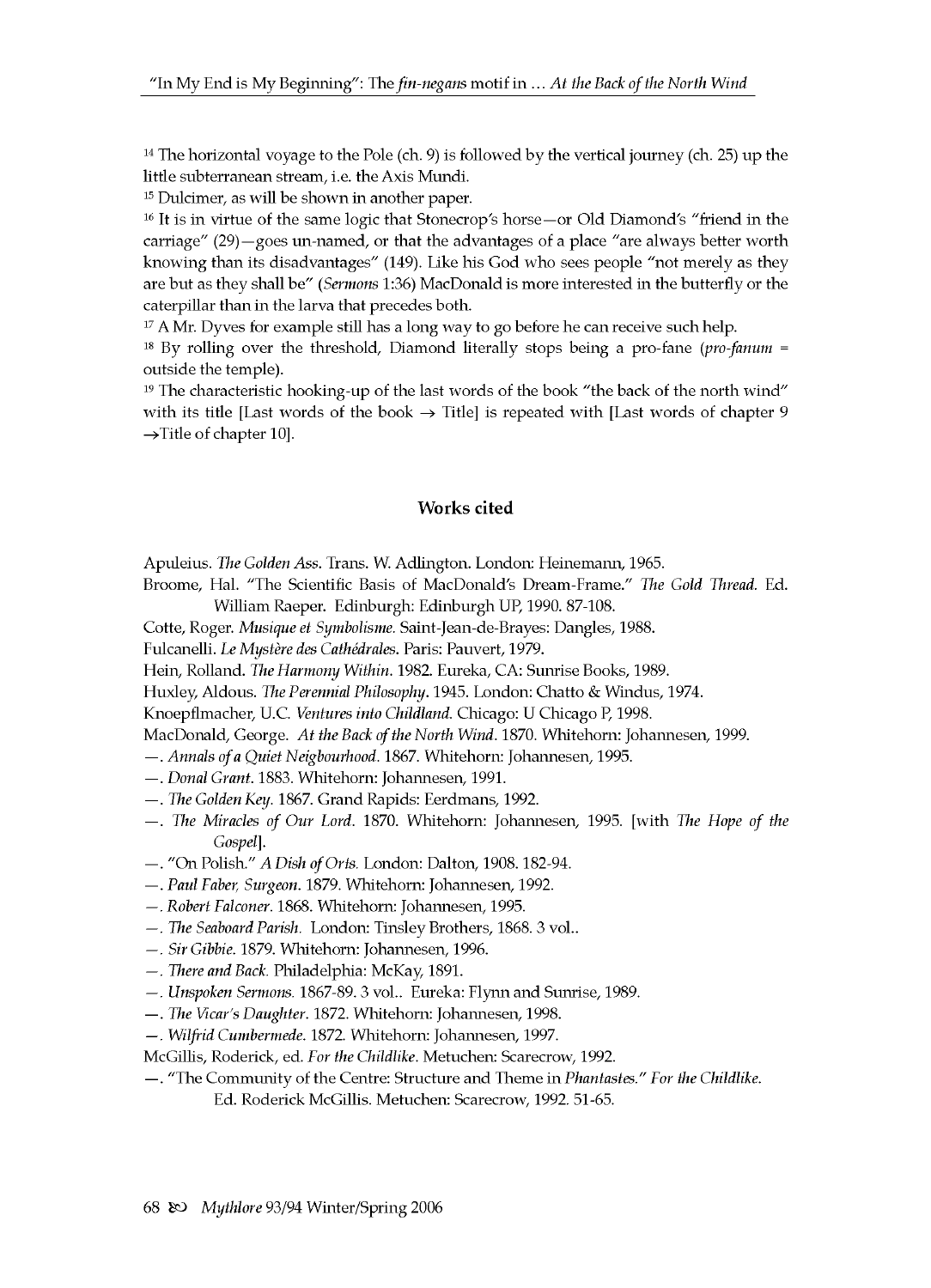- **—. "Language and Secret Knowledge in** *At the Back of the North Wind." For the Childlike.* **Ed. Roderick McGillis. Metuchen: Scarecrow, 1992. 145-151.**
- **Pennington, John. "Alice at the Back of the North Wind, or the Metafictions of Lewis Carroll and George MacDonald."** *Extrapolation* **33.1 (1992): 59-72.**
- **Persyn, Catherine.** *'Draco, aut serpens qui caudam devoravit': Etude critique de* **At the Back of the North Wind** *de George MacDonald, accompagnee de la traduction du roman.* **Lille: Septentrion, 2002. (Ph. D. Toulouse le Mirail: Dec. 2000).**
- **Plutarch.** *De genio Socratis.* **Trans. De Lacy and Einarson. Vol. 7 of** *Plutarch's Moralia.* **Ed. Frank Cole Babbitt. London: Heinemann, 1968. 15 vol.**
- **—.** *De facie.* **Trans. Cherniss and Helmbold. Vol. 12 of** *Plutarch's Moralia.* **Ed. Frank Cole Babbitt. London: Heinemann, 1968. 15 vol.**
- **Raeper, William, ed.** *The Gold Thread.* **Edinburgh: Edinburgh UP, 1990.**
- **Robb, David, S. "George MacDonald's Scottish Novels."** *The Gold Thread.* **Ed. William Raeper. Edinburgh: Edinburgh UP, 1990. 12-30.**
- **—.** *God's Fiction.* **1987. Eureka: Sunrise Books, 1989.**
- **Soury, Guy.** *La Demonologie de Plutarque.* **Paris: Belles Lettres, 1942.**
- **Trexler, Robert. "George MacDonald : Merging Myth and Method."** *The Bulletin of the New York C.S. Lewis Society* **34.4 (July/August 2003): 1-13.**
- **Von Franz, Marie-Louise.** *Interpretation d'un conte: l'Ane d'Or.* **Paris: Fontaine de Pierre, 1978.**
- **Weil, Simone.** *La Connaissance surnaturelle***. Paris: Gallimard, 1950.**
- **Willard, Nancy. "The Goddess in the Belfry: Grandmothers and Wise Women in George MacDonald's Books for Children."** *For the Childlike.* **Ed Roderick McGillis. Metuchen: Scarecrow, 1992. 67-74.**